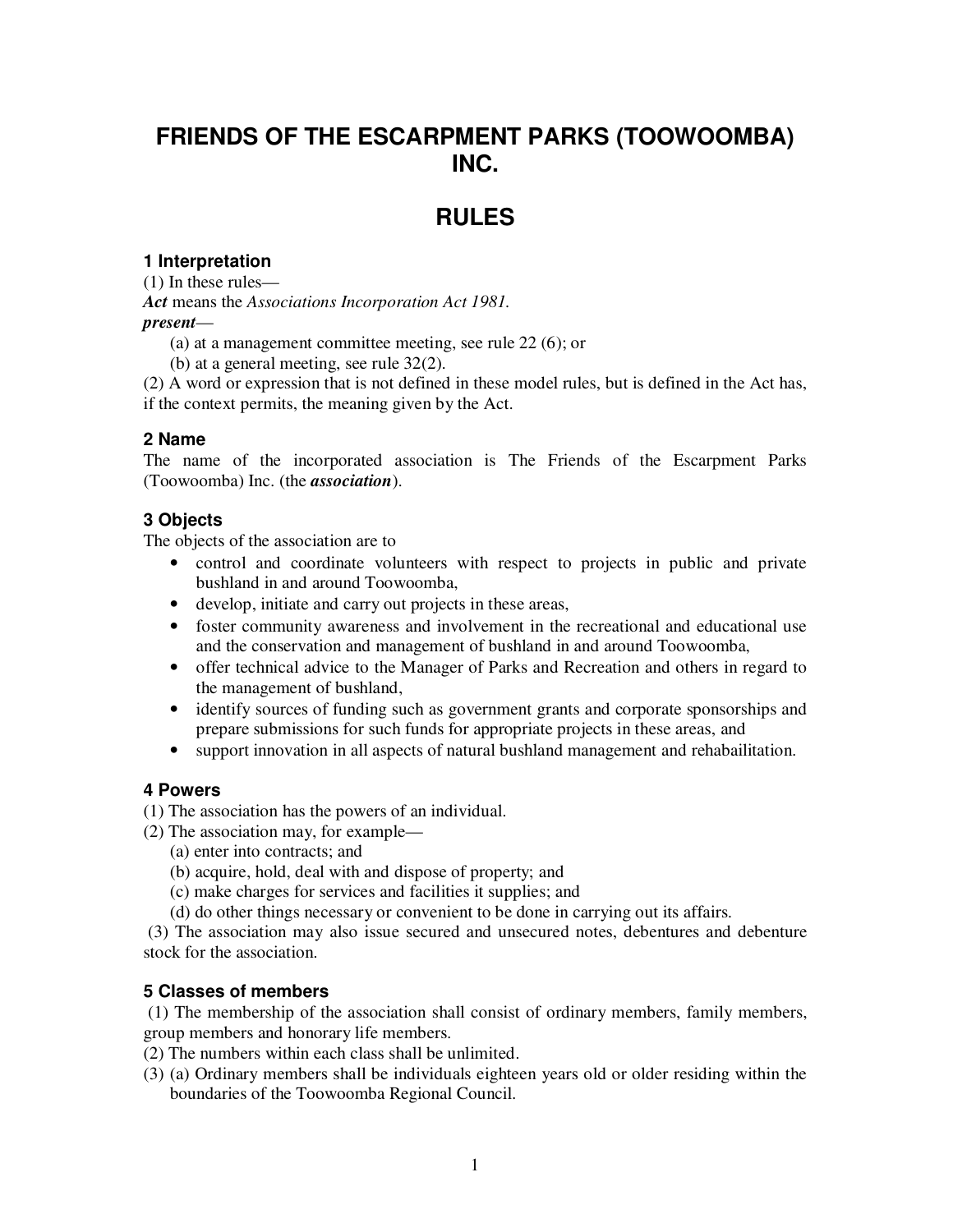(b) Family members shall be members of one household ordinarily residing together within the boundaries of the Toowoomba Regional Council.

(c) Group members shall be members of any recognised group or organisation as recorded in writing by the secretary or other appropriate officer of that group or organisation.

(d) Honorary life members shall be individuals on whom this honour has been bestowed by the association without regard to age or location.

(4) (a) Ordinary and honorary life members may participate fully in all activities of the association including holding office on the management committee and voting at meetings.

(b) Family and group members may participate fully in the activities of the association but are limited to one member of the family or group holding office on the management committee or voting at meetings.

## **6 New membership**

(1) An applicant for membership of the association must be proposed by 1 member of the association (the *proposer*) and seconded by another member (the *seconder*).

(2) An application for membership must be—

- (a) in writing; and
- (b) signed by the applicant and the applicant's proposer and seconder; and
- (c) in the form decided by the management committee.

## **7 Membership fees**

The membership fee for each ordinary membership and for each other class of membership

(a) is the amount decided by the members from time to time at a general meeting; and

(b) is payable when, and in the way, the management committee decides.

## **8 Admission and rejection of new members**

(1) The management committee must consider an application for membership at the next committee meeting held after it receives—

(a) the application for membership; and

(b) the appropriate membership fee for the application.

(2) The management committee must ensure that, as soon as possible after the person applies to become a member of the association, and before the management committee considers the persons application, the person is advised—

(a) whether or not the association has public liability insurance; and

(b) if the association has public liability insurance—the amount of the insurance.

(3) The management committee must decide at the meeting whether to accept or reject the application.

(4) If a majority of the members of the management committee present at the meeting vote to accept the applicant as a member, the applicant must be accepted as a member for the class of membership applied for.

(5) The secretary of the association must, as soon as practicable after the management committee decides to accept or reject an application, give the applicant a written notice of the decision.

## **9 When membership ends**

(1) A member may resign from the association by giving a written notice of resignation to the secretary.

(2) The resignation takes effect at—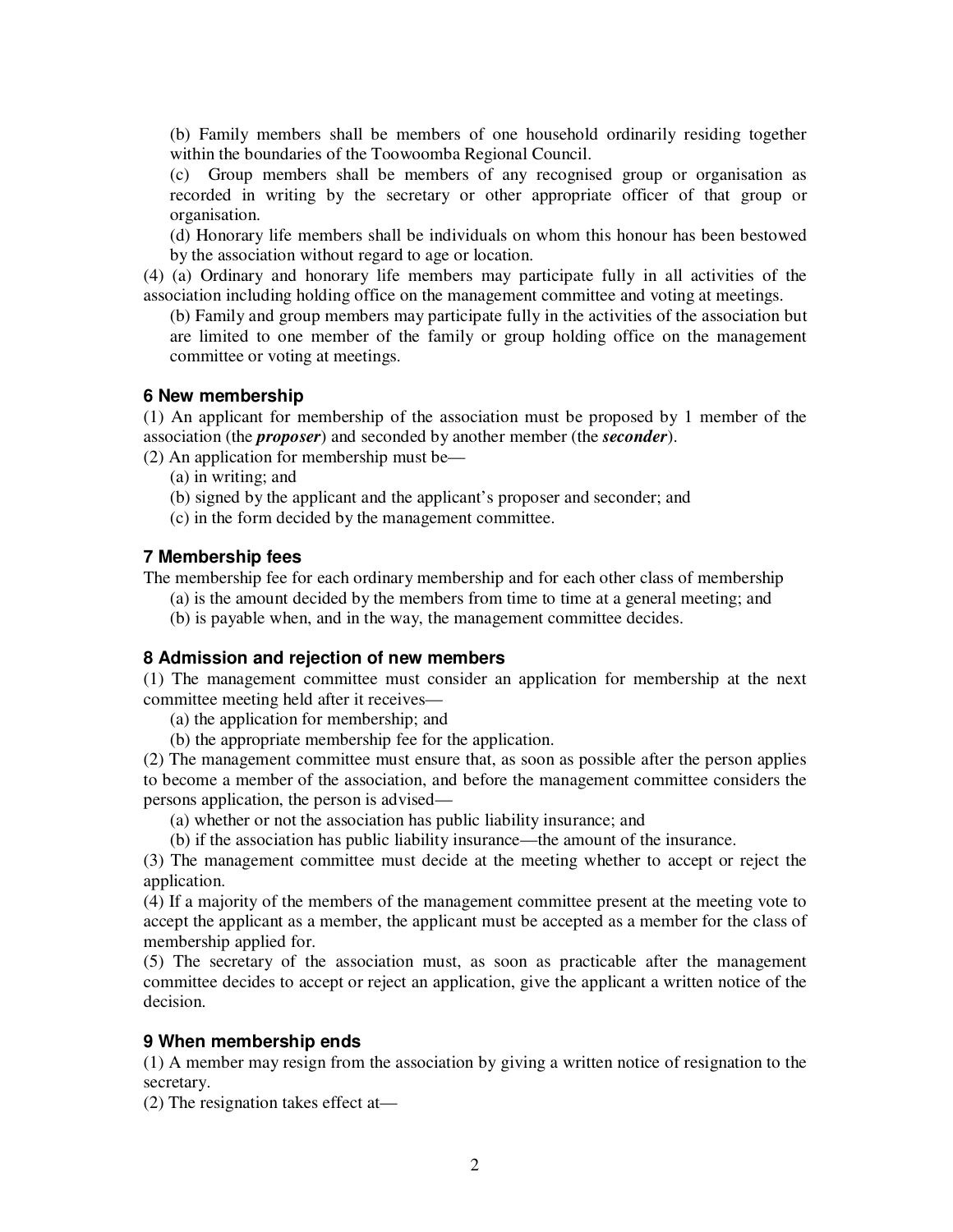- (a) the time the notice is received by the secretary; or
- (b) if a later time is stated in the notice—the later time.
- (3) The management committee may terminate a members membership if the member—
	- (a) is convicted of an indictable offence; or
	- (b) does not comply with any of the provisions of these rules; or
	- (c) has membership fees in arrears for at least 12 months; or

(d) conducts himself or herself in a way considered to be injurious or prejudicial to the character or interests of the association.

(4) Before the management committee terminates a member's membership, the committee must give the member a full and fair opportunity to show why the membership should not be terminated.

(5) If, after considering all representations made by the member, the management committee decides to terminate the membership, the secretary of the committee must give the member a written notice of the decision.

## **10 Appeal against rejection or termination of membership**

(1) A person whose application for membership has been rejected, or whose membership has been terminated, may give the secretary written notice of the person's intention to appeal against the decision.

(2) A notice of intention to appeal must be given to the secretary within 1 month after the person receives written notice of the decision.

(3) If the secretary receives a notice of intention to appeal, the secretary must, within 1 month after receiving the notice, call a general meeting to decide the appeal.

#### **11 General meeting to decide appeal**

(1) The general meeting to decide an appeal must be held within 3 months after the secretary receives the notice of intention to appeal.

(2) At the meeting, the applicant must be given a full and fair opportunity to show why the application should not be rejected or the membership should not be terminated.

(3) Also, the management committee and the members of the committee who rejected the application or terminated the membership must be given a full and fair opportunity to show why the application should be rejected or the membership should be terminated.

(4) An appeal must be decided by a majority vote of the members present and eligible to vote at the meeting.

(5) If a person whose application for membership has been rejected does not appeal against the decision within 1 month after receiving written notice of the decision, or the person appeals but the appeal is unsuccessful, the secretary must, as soon as practicable, refund the membership fee paid by the person.

## **12 Register of members**

(1) The management committee must keep a register of members of the association.

- (2) The register must include the following particulars for each member—
	- (a) the full name of the member;
	- (b) the postal or residential address of the member;
	- (c) the date of admission as a member;
	- (d) the date of death or of resignation of the member;
	- (e) details about the termination or reinstatement of membership;

(f) any other particulars the management committee or the members at a general meeting decide.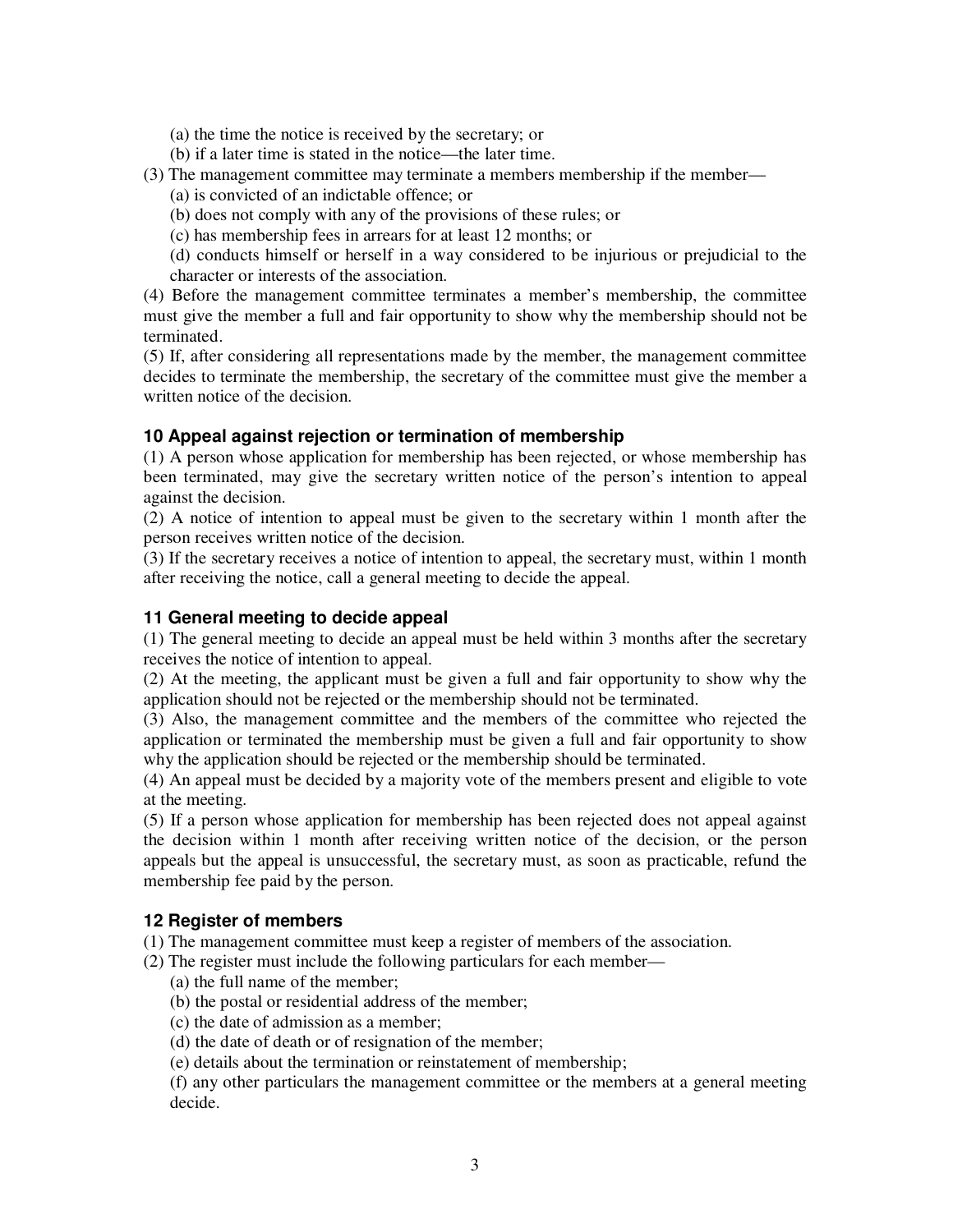(3) The register must be open for inspection by members of the association at all reasonable times.

(4) A member must contact the secretary to arrange an inspection of the register.

(5) However, the management committee may, on the application of a member of the association, withhold information about the member (other than the member's full name) from the register available for inspection if the management committee has reasonable grounds for believing the disclosure of the information would put the member at risk of harm.

#### **13 Prohibition on use of information on register of members**

(1) A member of the association must not—

(a) use information obtained from the register of members of the association to contact, or send material to, another member of the association for the purpose of advertising for political, religious, charitable or commercial purposes; or

(b) disclose information obtained from the register to someone else, knowing that the information is likely to be used to contact, or send material to, another member of the association for the purpose of advertising for political, religious, charitable or commercial purposes.

(2) Subrule (1) does not apply if the use or disclosure of the information is approved by the association.

#### **14 Appointment or election of secretary**

(1) The secretary must be an individual residing in Queensland, or in another State but not more than 65km from the Queensland border, who is—

- (a) a member of the association elected by the association as secretary; or
- (b) any of the following persons appointed by the management committee as secretary—
	- (i) a member of the association's management committee;
	- (ii) another member of the association;
	- (iii) another person.

 (2) If a vacancy happens in the office of secretary, the members of the management committee must ensure a secretary is appointed or elected for the association within 1 month after the vacancy happens.

(3) If the management committee appoints a person mentioned in subrule  $(1)(b)(ii)$  as secretary, other than to fill a casual vacancy on the management committee, the person does not become a member of the management committee.

(4) However, if the management committee appoints a person mentioned in subrule  $(1)(b)(ii)$ as secretary to fill a casual vacancy on the management committee, the person becomes a member of the management committee.

(5) If the management committee appoints a person mentioned in subrule  $(1)(b)(iii)$  as secretary, the person does not become a member of the management committee.

(6) In this rule— *casual vacancy*, on a management committee, means a vacancy that happens when an elected member of the management committee resigns, dies or otherwise stops holding office.

## **15 Removal of secretary**

(1) The management committee of the association may at any time remove a person appointed by the committee as the secretary.

(2) If the management committee removes a secretary who is a person mentioned in rule  $15(1)(b)(i)$ , the person remains a member of the management committee.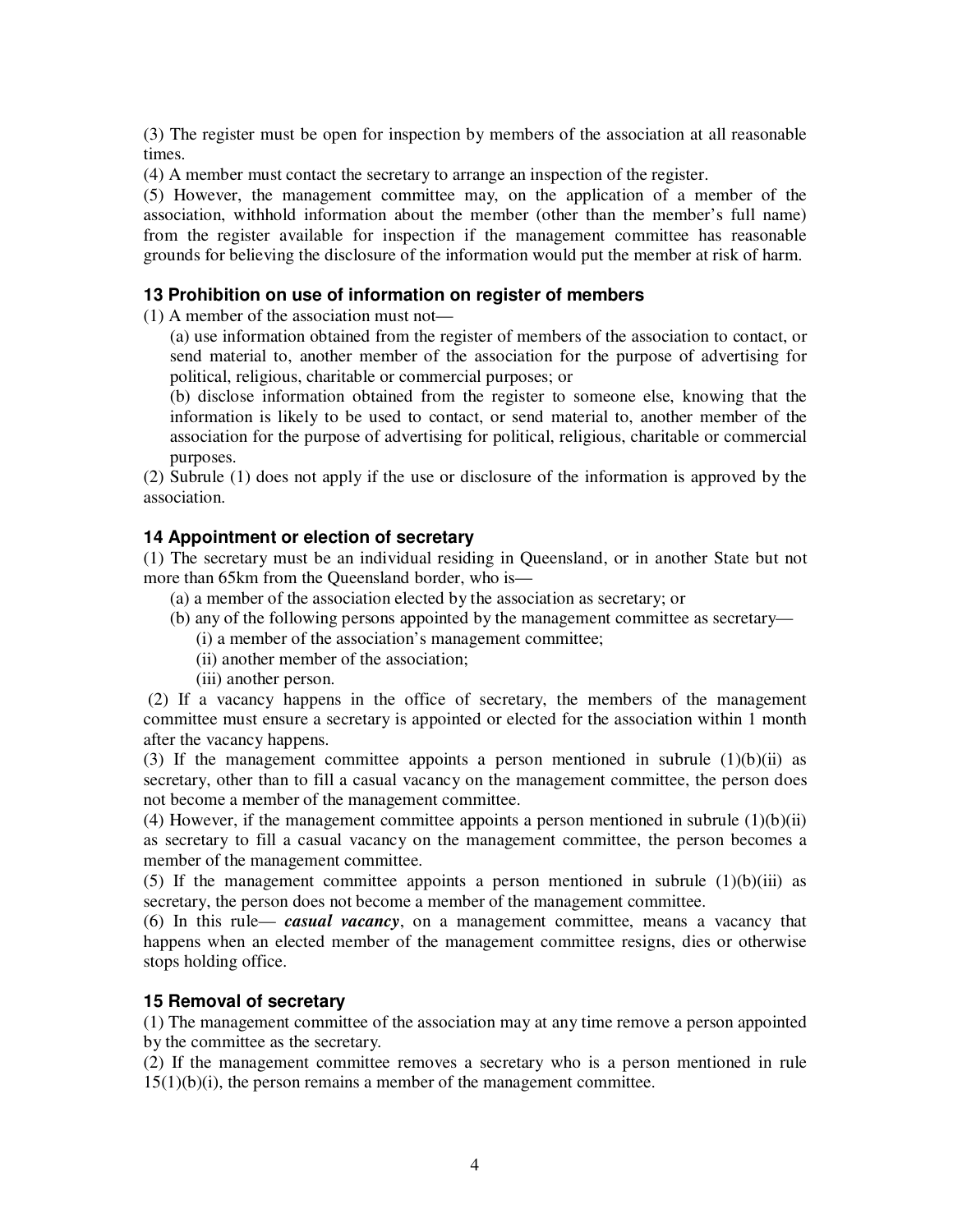(3) If the management committee removes a secretary who is a person mentioned in rule  $15(1)(b)(ii)$  and who has been appointed to a casual vacancy on the management committee under rule 15(5), the person remains a member of the management committee.

## **16 Functions of secretary**

The secretary's functions include, but are not limited to—

(a) calling meetings of the association, including preparing notices of a meeting and of the business to be conducted at the meeting in consultation with the president of the association; and

(b) keeping minutes of each meeting; and

(c) keeping copies of all correspondence and other documents relating to the association.

## **17 Membership of management committee**

(1) The management committee of the association consists of a president, secretary, treasurer, and any other members the association members elect at a general meeting.

(2) A member of the management committee, other than a secretary appointed by the management committee under rule  $15(1)(b)(iii)$ , must be a member of the association.

(3) At each annual general meeting of the association, the members of the management committee must retire from office, but are eligible, on nomination, for re-election.

(4) A member of the association may be appointed to a casual vacancy on the management committee under rule 21.

## **18 Electing the management committee**

(1) A member of the management committee may only be elected as follows—

(a) any 2 members of the association may nominate another member (the *candidate*) to serve as a member of the management committee;

(b) the nomination must be—

(i) in writing; and

(ii) signed by the candidate and the members who nominated him or her; and

(iii) given to the secretary at least 14 days before the annual general meeting at which the election is to be held;

(c) each member of the association present and eligible to vote at the annual general meeting may vote for 1 candidate for each vacant position on the management committee; (d) if, at the start of the meeting, there are not enough candidates nominated, nominations may be taken from the floor of the meeting.

(2) A person may be a candidate only if the person—

(a) is an adult; and

(b) is not ineligible to be elected as a member under section 61A of the Act.

(3) A list of the candidates' names in alphabetical order, with the names of the members who nominated each candidate, must be posted in a conspicuous place in the office or usual place of meeting of the association for at least 7 days immediately preceding the annual general meeting.

(4) If required by the management committee, balloting lists must be prepared containing the names of the candidates in alphabetical order.

(5) The management committee must ensure that, before a candidate is elected as a member of the management committee, the candidate is advised—

(a) whether or not the association has public liability insurance; and

(b) if the association has public liability insurance—the amount of the insurance.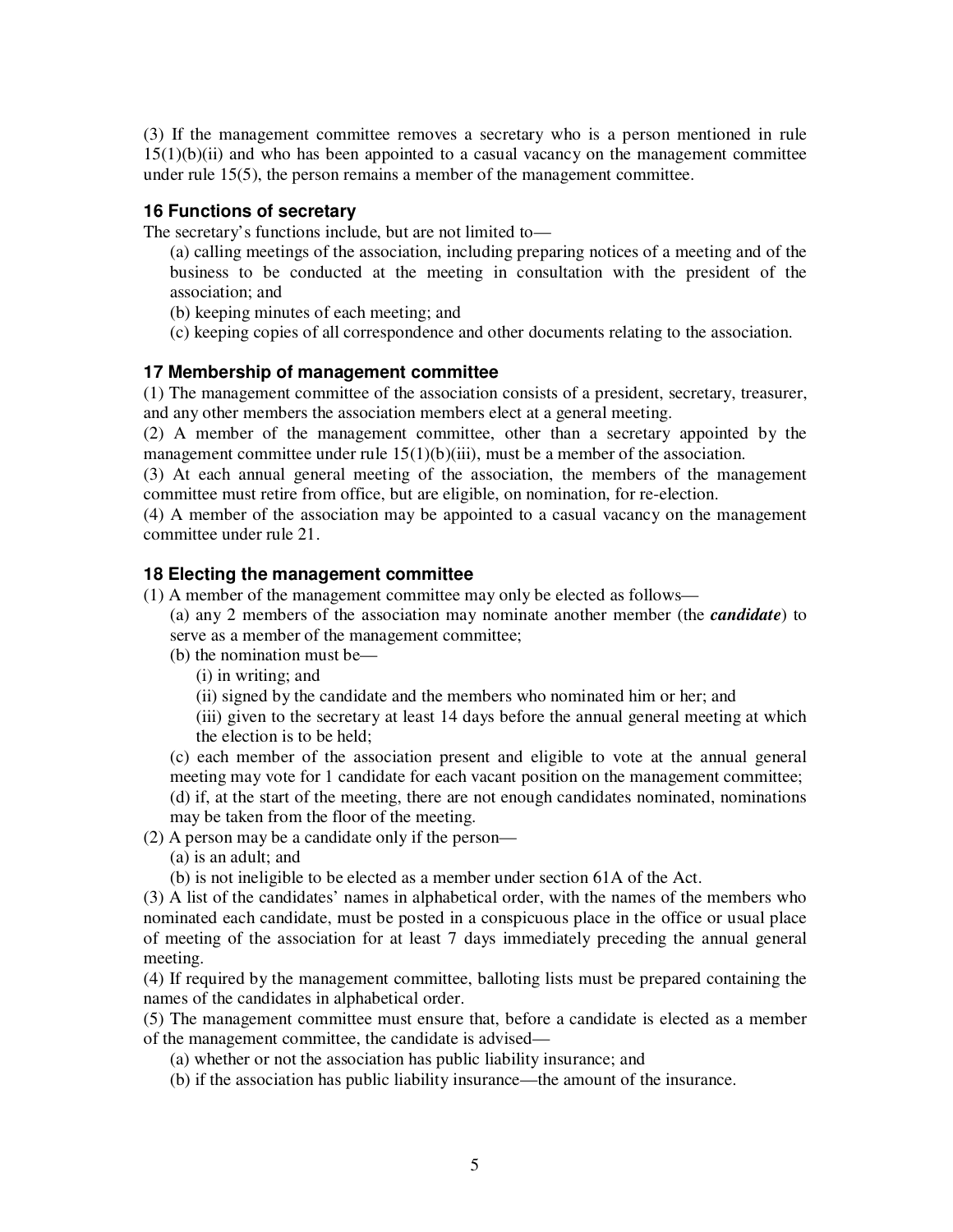## **19 Resignation, removal or vacation of office of management committee member**

(1) A member of the management committee may resign from the committee by giving written notice of resignation to the secretary.

(2) The resignation takes effect at—

- (a) the time the notice is received by the secretary; or
- (b) if a later time is stated in the notice—the later time.

(3) A member may be removed from office at a general meeting of the association if a majority of the members present and eligible to vote at the meeting vote in favour of removing the member.

(4) Before a vote of members is taken about removing the member from office, the member must be given a full and fair opportunity to show cause why he or she should not be removed from office.

(5) A member has no right of appeal against the member's removal from office under this rule.

(6) A member immediately vacates the office of member in the circumstances mentioned in section 64(2) of the Act.

#### **20 Vacancies on management committee**

(1) If a casual vacancy happens on the management committee, the continuing members of the committee may appoint another member of the association to fill the vacancy until the next annual general meeting.

(2) The continuing members of the management committee may act despite a casual vacancy on the management committee.

(3) However, if the number of committee members is less than the number fixed under rule

24(1) as a quorum of the management committee, the continuing members may act only to—

(a) increase the number of management committee members to the number required for a quorum; or

(b) call a general meeting of the association.

#### **21 Functions of management committee**

(1) Subject to these rules or a resolution of the members of the association carried at a general meeting, the management committee has the general control and management of the administration of the affairs, property and funds of the association.

(2) The management committee has authority to interpret the meaning of these rules and any matter relating to the association on which the rules are silent, but any interpretation must have regard to the Act, including any regulation made under the Act.

*Note*—

The Act prevails if the association's rules are inconsistent with the Act—see section 1B of the Act.

(3) The management committee may exercise the powers of the association—

(a) to borrow, raise or secure the payment of amounts in a way the members of the association decide; and

(b) to secure the amounts mentioned in paragraph (a) or the payment or performance of any debt, liability, contract, guarantee or other engagement incurred or to be entered into by the association in any way, including by the issue of debentures (perpetual or otherwise) charged upon the whole or part of the association's property, both present and future; and

(c) to purchase, redeem or pay off any securities issued; and

(d) to borrow amounts from members and pay interest on the amounts borrowed; and

(e) to mortgage or charge the whole or part of its property; and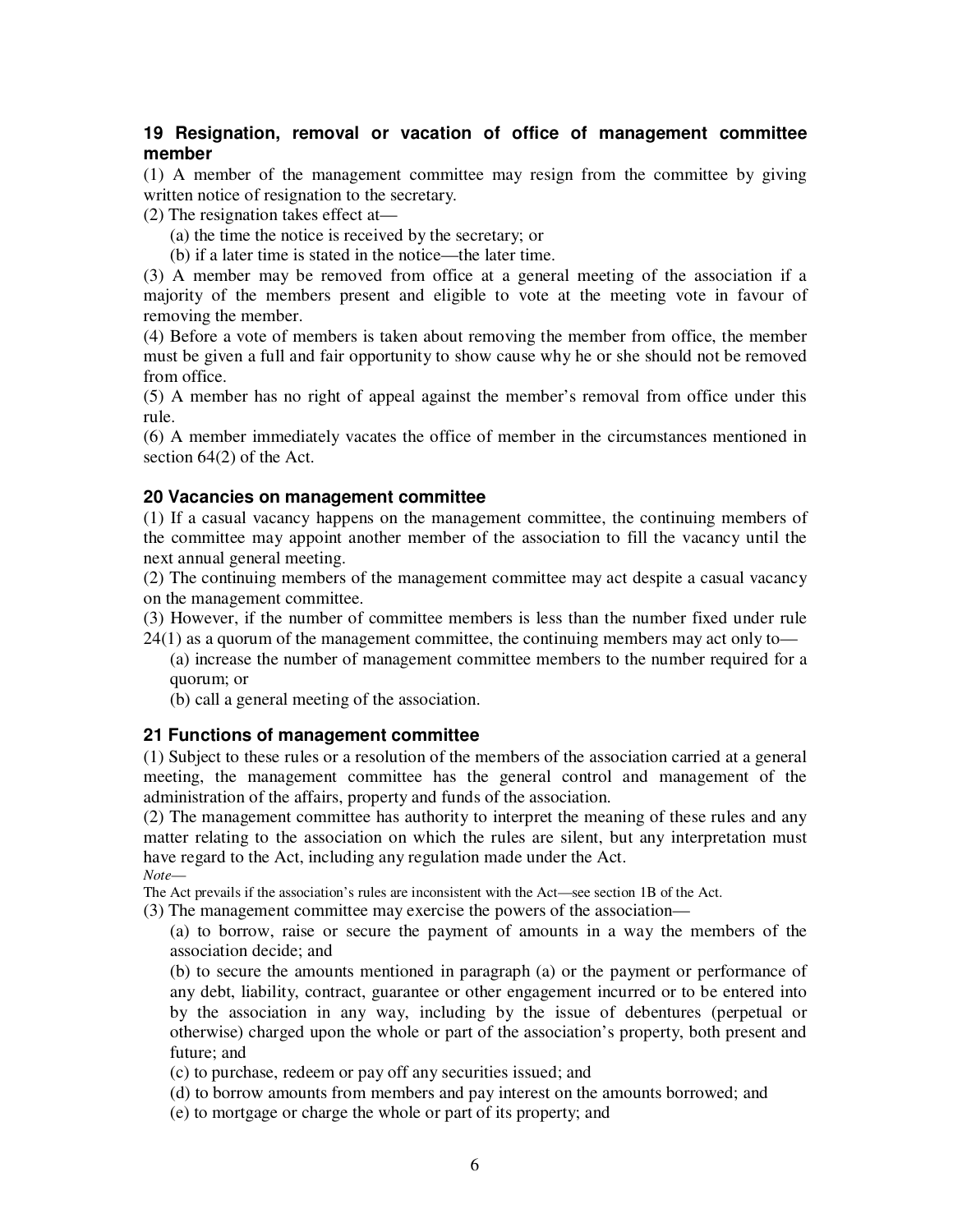(f) to issue debentures and other securities, whether outright or as security for any debt, liability or obligation of the association; and

(g) to provide and pay off any securities issued; and

(h) to invest in a way the members of the association may from time to time decide.

 $(4)$  For subrule  $(3)(d)$ , the rate of interest must not be more than the current rate being charged for overdrawn accounts on money lent (regardless of the term of the loan) by—

(a) the financial institution for the association; or

(b) if there is more than 1 financial institution for the association—the financial institution nominated by the management committee.

## **22 Meetings of management committee**

(1) Subject to this rule, the management committee may meet and conduct its proceedings as it considers appropriate.

(2) The management committee must meet at least once every 4 months to exercise its functions.

(3) The management committee must decide how a meeting is to be called.

(4) Notice of a meeting is to be given in the way decided by the management committee.

(5) The management committee may hold meetings, or permit a committee member to take part in its meetings, by using any technology that reasonably allows the member to hear and take part in discussions as they happen.

(6) A committee member who participates in the meeting as mentioned in subrule (5) is taken to be present at the meeting.

(7) A question arising at a committee meeting is to be decided by a majority vote of members of the committee present at the meeting and, if the votes are equal, the question is decided in the negative.

(8) A member of the management committee must not vote on a question about a contract or proposed contract with the association if the member has an interest in the contract or proposed contract and, if the member does vote, the member's vote must not be counted.

(9) The president is to preside as chairperson at a management committee meeting.

(10) If there is no president or if the president is not present within 10 minutes after the time fixed for a management committee meeting, the members may choose 1 of their number to preside as chairperson at the meeting.

## **23 Quorum for, and adjournment of, management committee meeting**

(1) At a management committee meeting, more than 50% of the members elected to the committee as at the close of the last general meeting of the members form a quorum.

(2) If there is no quorum within 30 minutes after the time fixed for a management committee meeting called on the request of members of the committee, the meeting lapses.

(3) If there is no quorum within 30 minutes after the time fixed for a management committee meeting called other than on the request of the members of the committee—

(a) the meeting is to be adjourned for at least 1 day; and

(b) the members of the management committee who are present are to decide the day, time and place of the adjourned meeting.

(4) If, at an adjourned meeting mentioned in subrule (3), there is no quorum within 30 minutes after the time fixed for the meeting, the meeting lapses.

## **24 Special meeting of management committee**

(1) If the secretary receives a written request signed by at least 33% of the members of the management committee, the secretary must call a special meeting of the committee by giving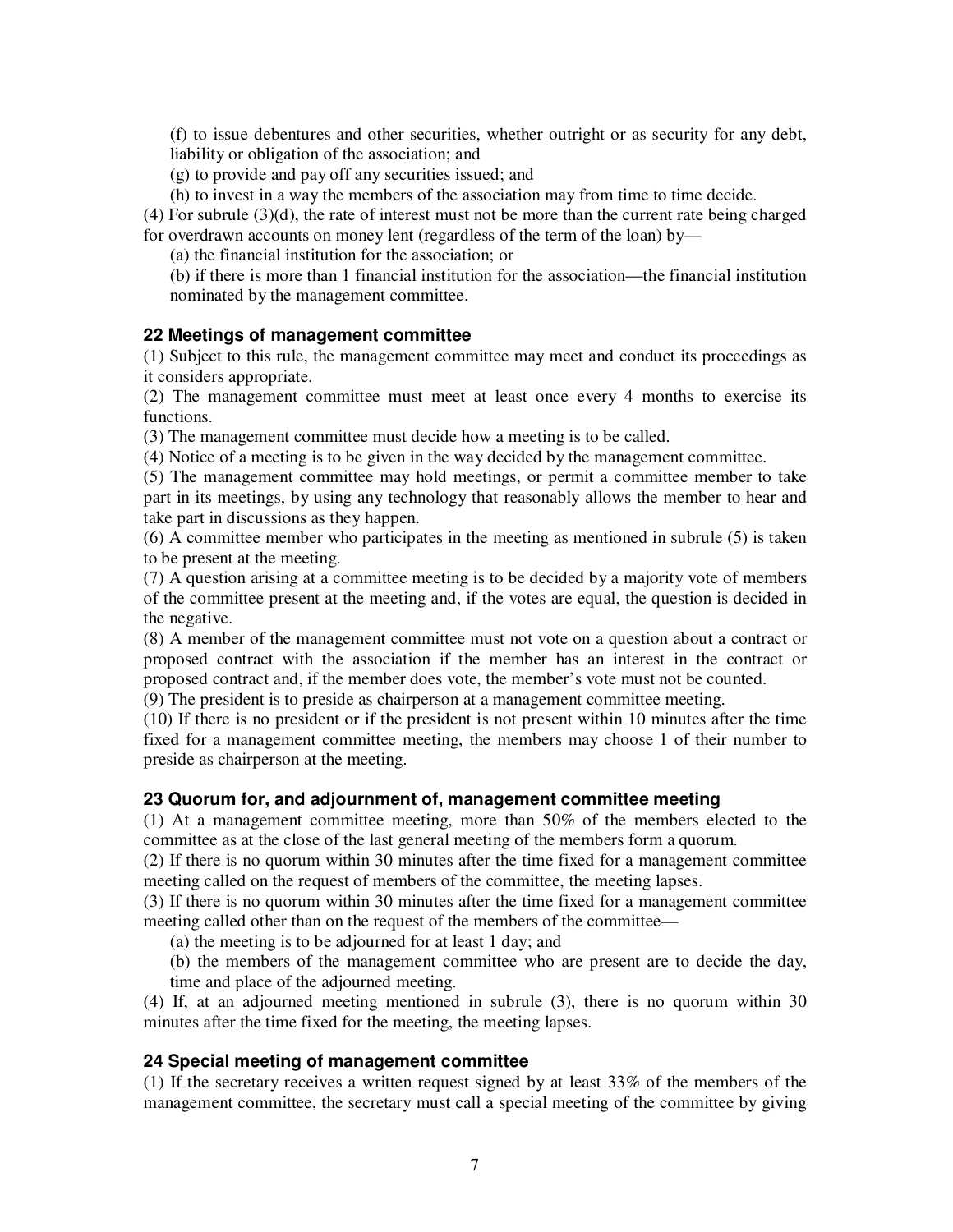each member of the committee notice of the meeting within 14 days after the secretary receives the request.

(2) If the secretary is unable or unwilling to call the special meeting, the president must call the meeting.

- (3) A request for a special meeting must state—
	- (a) why the special meeting is called; and
	- (b) the business to be conducted at the meeting.
- (4) A notice of a special meeting must state—
	- (a) the day, time and place of the meeting; and
	- (b) the business to be conducted at the meeting.

(5) A special meeting of the management committee must be held within 14 days after notice of the meeting is given to the members of the management committee.

#### **25 Minutes of management committee meetings**

(1) The secretary must ensure full and accurate minutes of all questions, matters, resolutions and other proceedings of each management committee meeting are entered in a minute book.

(2) To ensure the accuracy of the minutes, the minutes of each management committee meeting must be signed by the chairperson of the meeting, or the chairperson of the next management committee meeting, verifying their accuracy.

#### **26 Appointment of subcommittees**

(1) The management committee may appoint a subcommittee consisting of members of the association considered appropriate by the committee to help with the conduct of the association's operations.

(2) A member of the subcommittee who is not a member of the management committee is not entitled to vote at a management committee meeting.

(3) A subcommittee may elect a chairperson of its meetings.

(4) If a chairperson is not elected, or if the chairperson is not present within 10 minutes after the time fixed for a meeting, the members present may choose 1 of their number to be chairperson of the meeting.

(5) A subcommittee may meet and adjourn as it considers appropriate.

(6) A question arising at a subcommittee meeting is to be decided by a majority vote of the members present at the meeting and, if the votes are equal, the question is decided in the negative.

#### **27 Acts not affected by defects or disqualifications**

(1) An act performed by the management committee, a subcommittee or a person acting as a member of the management committee is taken to have been validly performed.

(2) Subrule (1) applies even if the act was performed when—

(a) there was a defect in the appointment of a member of the management committee, subcommittee or person acting as a member of the management committee; or

(b) a management committee member, subcommittee member or person acting as a member of the management committee was disqualified from being a member.

#### **28 Resolutions of management committee without meeting**

(1) A written resolution signed by each member of the management committee is as valid and effectual as if it had been passed at a committee meeting that was properly called and held. (2) A resolution mentioned in subrule (1) may consist of several documents in like form, each signed by 1 or more members of the committee.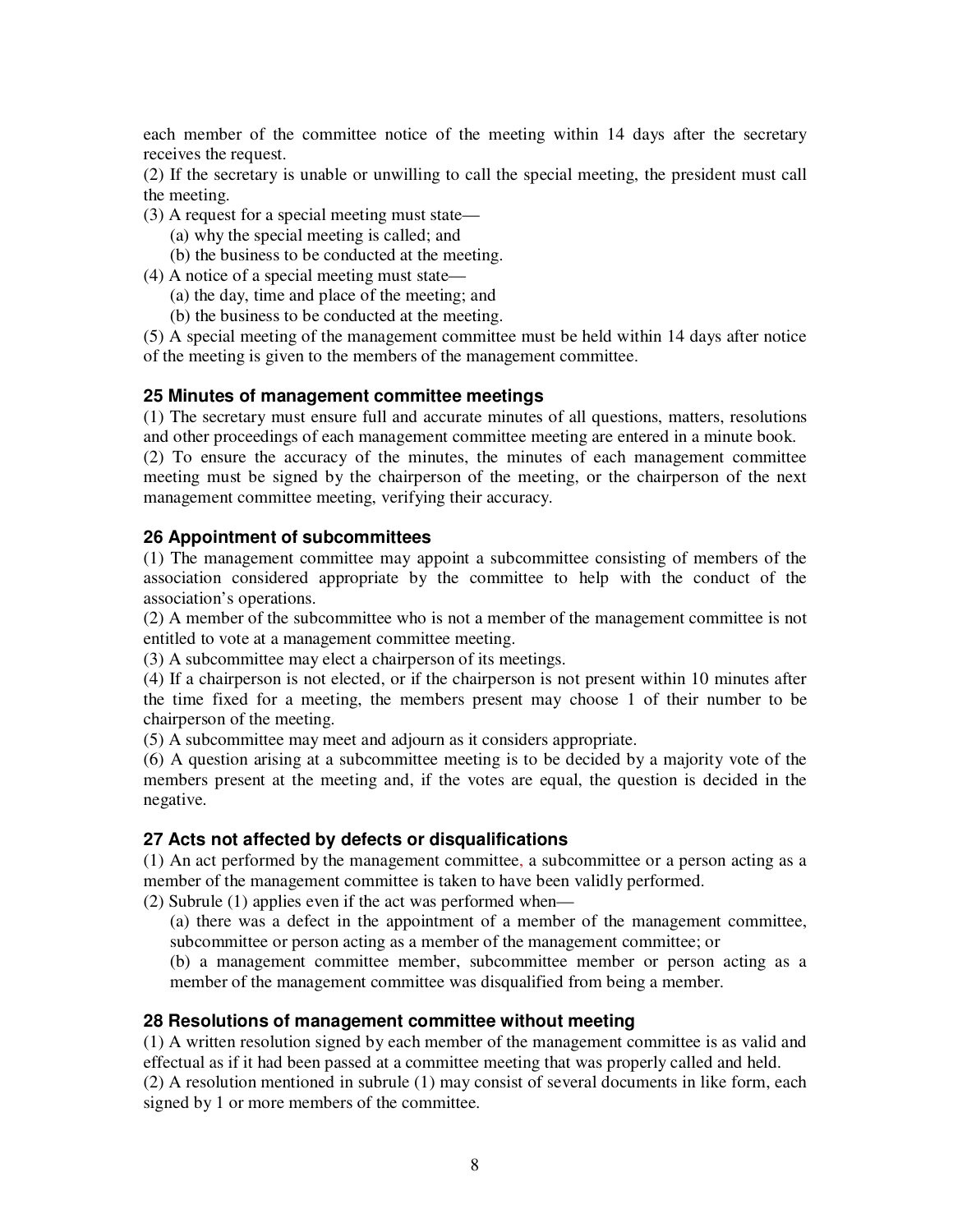## **29 Subsequent annual general meetings**

Annual general meetings must be held—

- (a) at least once each year; and
- (b) within 6 months after the end date of the association's reportable financial year.

## **30 Business to be conducted at annual general meeting**

The following business must be conducted at each annual general meeting of the association—

(a) receiving the association's financial statement, and audit report, for the last reportable financial year;

(b) presenting the financial statement and audit report to the meeting for adoption;

(c) electing members of the management committee;

(d) appointing an auditor or an accountant for the present financial year.

# **31 Notice of general meeting**

(1) The secretary may call a general meeting of the association.

(2) The secretary must give at least 14 days notice of the meeting to each member of the association.

(3) If the secretary is unable or unwilling to call the meeting, the president must call the meeting.

(4) The management committee may decide the way in which the notice must be given.

(5) However, notice of the following meetings must be given in writing—

(a) a meeting called to hear and decide the appeal of a person against the management committee's decision—

- (i) to reject the person's application for membership of the association; or
- (ii) to terminate the person's membership of the association;
- (b) a meeting called to hear and decide a proposed special resolution of the association.

(6) A notice of a general meeting must state the business to be conducted at the meeting.

# **32 Quorum for, and adjournment of, general meeting**

(1) The quorum for a general meeting is at least the number of members elected or appointed to the management committee at the close of the association's last general meeting plus 1.

(2) However, if all members of the association are members of the management committee, the quorum is the total number of members less 1.

(3) No business may be conducted at a general meeting unless there is a quorum of members when the meeting proceeds to business.

(4) If there is no quorum within 30 minutes after the time fixed for a general meeting called on the request of members of the management committee or the association, the meeting lapses.

(5) If there is no quorum within 30 minutes after the time fixed for a general meeting called other than on the request of members of the management committee or the association—

(a) the meeting is to be adjourned for at least 7 days; and

(b) the management committee is to decide the day, time and place of the adjourned meeting.

(6) The chairperson may, with the consent of any meeting at which there is a quorum, and must if directed by the meeting, adjourn the meeting from time to time and from place to place.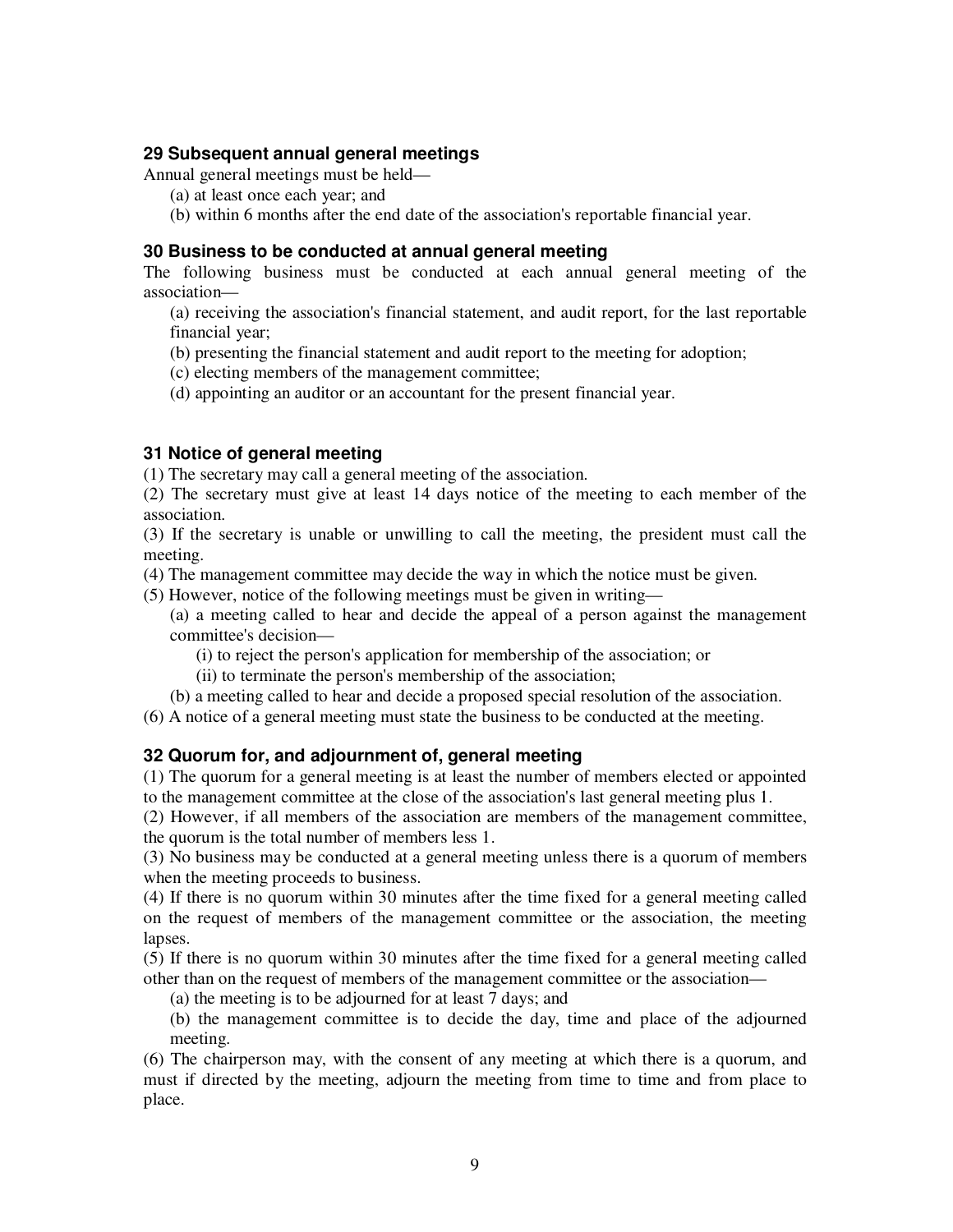(7) If a meeting is adjourned under subrule (6), only the business left unfinished at the meeting from which the adjournment took place may be conducted at the adjourned meeting. (8) The secretary is not required to give the members notice of an adjournment or of the business to be conducted at an adjourned meeting unless a meeting is adjourned for at least 30 days.

(9) If a meeting is adjourned for at least 30 days, notice of the adjourned meeting must be given in the same way notice is given for an original meeting.

## **33 Procedure at general meeting**

(1) A member may take part and vote in a general meeting in person, by proxy, by attorney or by using any technology that reasonably allows the member to hear and take part in discussions as they happen.

(2) A member who participates in a meeting as mentioned in subrule (1) is taken to be present at the meeting.

(3) At each general meeting—

(a) the president is to preside as chairperson; and

(b) if there is no president or if the president is not present within 15 minutes after the time fixed for the meeting or is unwilling to act, the members present must elect 1 of their number to be chairperson of the meeting; and

(c) the chairperson must conduct the meeting in a proper and orderly way.

## **34 Voting at general meeting**

(1) At a general meeting, each question, matter or resolution, other than a special resolution, must be decided by a majority of votes of the members present.

(2) Each member present and eligible to vote is entitled to 1 vote only and, if the votes are equal, the chairperson has a casting vote as well as a primary vote.

(3) A member is not entitled to vote at a general meeting if the member's annual subscription is in arrears at the date of the meeting.

(4) The method of voting is to be decided by the management committee.

(5) However, if at least 20% of the members present demand a secret ballot, voting must be by secret ballot.

(6) If a secret ballot is held, the chairperson must appoint 2 members to conduct the secret ballot in the way the chairperson decides.

(7) The result of a secret ballot as declared by the chairperson is taken to be a resolution of the meeting at which the ballot was held.

## **35 Special general meeting**

(1) The secretary must call a special general meeting by giving each member of the association notice of the meeting within 14 days after—

(a) being directed to call the meeting by the management committee; or

(b) being given a written request signed by—

(i) at least 33% of the number of members of the management committee when the request is signed; or

(ii) at least the number of ordinary members of the association equal to double the number of members of the association on the management committee when the request is signed plus 1; or

(c) being given a written notice of an intention to appeal against the decision of the management committee—

(i) to reject an application for membership; or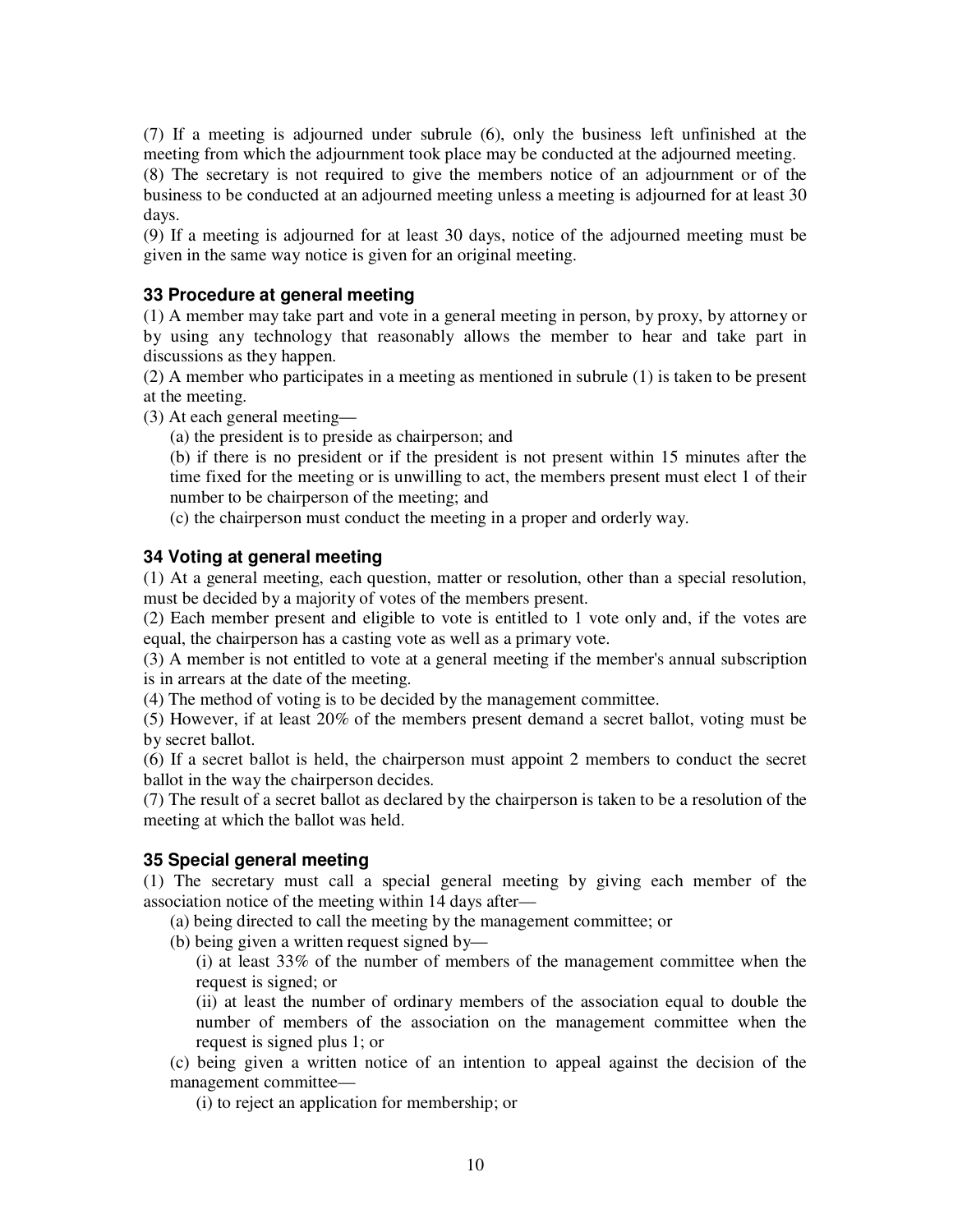(ii) to terminate a person's membership.

- (2) A request mentioned in subrule  $(1)(b)$  must state—
	- (a) why the special general meeting is being called; and
	- (b) the business to be conducted at the meeting.
- (3) A special general meeting must be held within 3 months after the secretary—
	- (a) is directed to call the meeting by the management committee; or
	- (b) is given the written request mentioned in subrule (1)(b); or
	- (c) is given the written notice of an intention to appeal mentioned in subrule  $(1)(c)$ .

(4) If the secretary is unable or unwilling to call the special meeting, the president must call the meeting.

## **36 Proxies**

(1) An instrument appointing a proxy must be in writing and be in the following or similar form—

> [*Name of association*]: I, of , being a member of the Friends of the Escarpment Parks (Toowoomba) Inc., appoint of as my proxy to vote for me on my behalf at the (annual) general meeting of the association, to be held on the day of 20 and at any adjournment of the meeting. Signed this day of 20 . Signature

(2) The instrument appointing a proxy must—

(a) if the appointor is an individual—be signed by the appointor or the appointor's attorney properly authorised in writing; or

- (b) if the appointor is a corporation—
	- (i) be under seal; or
	- (ii) be signed by a properly authorised officer or attorney of the corporation.

(3) A proxy may be a member of the association or another person.

(4) The instrument appointing a proxy is taken to confer authority to demand or join in demanding a secret ballot.

(5) Each instrument appointing a proxy must be given to the secretary before the start of the meeting or adjourned meeting at which the person named in the instrument proposes to vote.

(6) Unless otherwise instructed by the appointor, the proxy may vote as the proxy considers appropriate.

(7) If a member wants a proxy to vote for or against a resolution, the instrument appointing the proxy must be in the following or similar form—

> [*Name of association*]: I, being of the set of the set of the set of the set of the set of the set of the set of the set of the set of the set of the set of the set of the set of the set of the set of the set of the set of the set of the set of t a member of the Friends of the Escarpment Parks (Toowoomba) inc., appoint of as my proxy to vote for me on my behalf at the (annual) general meeting of the association, to be held on the day of 20 and at any adjournment of the meeting. Signed this day of 20 Signature

> This form is to be used \*in favour of/\*against [*strike out whichever is not wanted*] the following resolutions—

[*List relevant resolutions*]

# **37 Minutes of general meetings**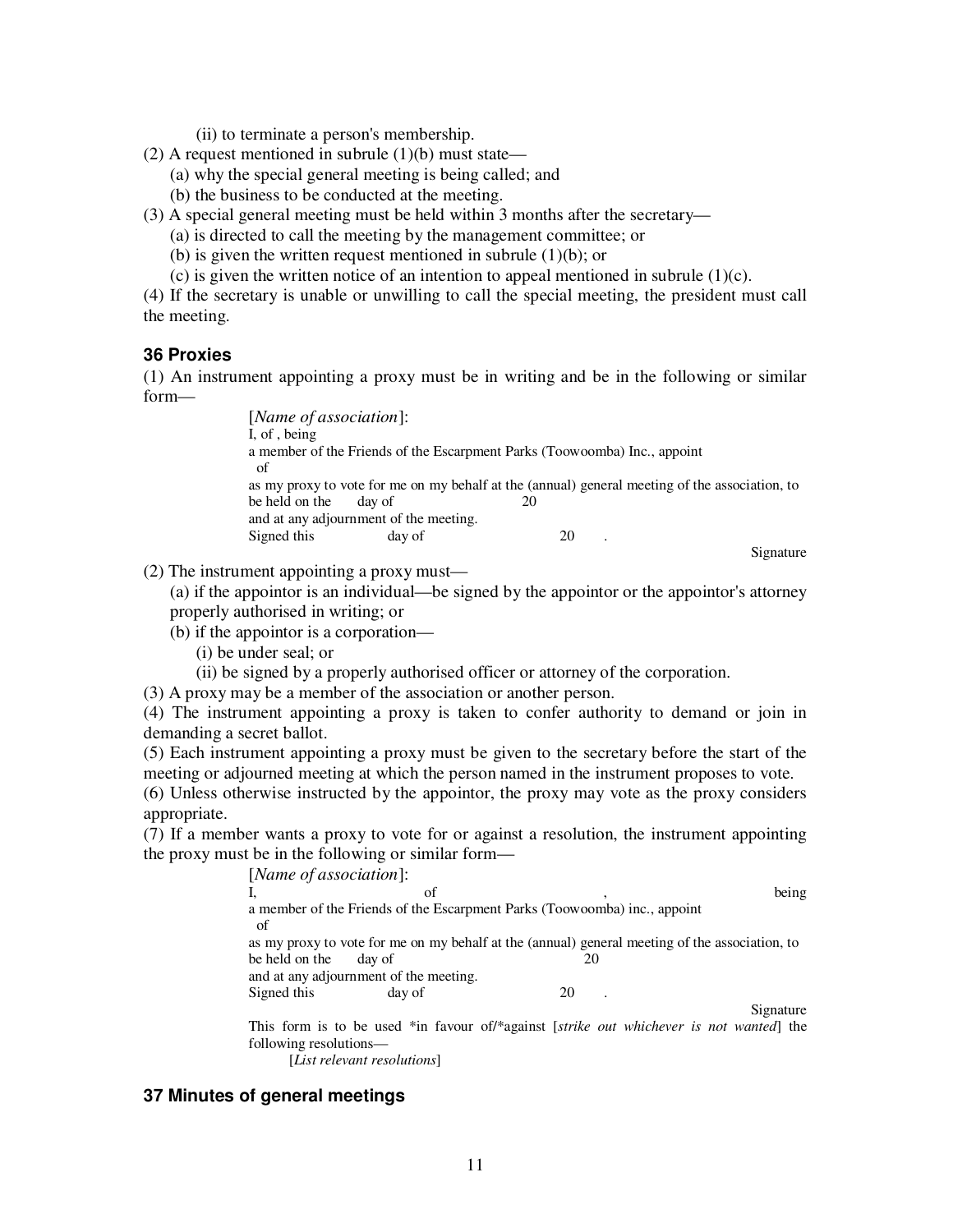(1) The secretary must ensure full and accurate minutes of all questions, matters, resolutions and other proceedings of each general meeting are entered in a minute book.

(2) To ensure the accuracy of the minutes—

(a) the minutes of each general meeting must be signed by the chairperson of the meeting, or the chairperson of the next general meeting, verifying their accuracy; and

(b) the minutes of each annual general meeting must be signed by the chairperson of the meeting, or the chairperson of the next meeting of the association that is a general meeting or annual general meeting, verifying their accuracy.

(3) If asked by a member of the association, the secretary must, within 28 days after the request is made—

(a) make the minute book for a particular general meeting available for inspection by the member at a mutually agreed time and place; and

(b) give the member copies of the minutes of the meeting.

(4) The association may require the member to pay the reasonable costs of providing copies of the minutes.

# **38 By-laws**

(1) The management committee may make, amend or repeal by-laws, not inconsistent with these rules, for the internal management of the association.

(2) A by-law may be set aside by a vote of members at a general meeting of the association.

## **39 Alteration of rules**

(1) Subject to the Act, these rules may be amended, repealed or added to by a special resolution carried at a general meeting.

(2) However an amendment, repeal or addition is valid only if it is registered by the chief executive.

## **40 Common seal**

(1) The management committee must ensure the association has a common seal.

(2) The common seal must be—

(a) kept securely by the management committee; and

(b) used only under the authority of the management committee.

(3) Each instrument to which the seal is attached must be signed by a member of the management committee and countersigned by—

(a) the secretary; or

(b) another member of the management committee; or

(c) someone authorised by the management committee.

## **41 Funds and accounts**

(1) The funds of the association must be kept in an account in the name of the association in a financial institution decided by the management committee.

(2) Records and accounts must be kept in the English language showing full and accurate particulars of the financial affairs of the association.

(3) All amounts must be deposited in the financial institution account as soon as practicable after receipt.

(4) A payment by the association of \$100 or more must be made by cheque or electronic funds transfer.

(5) If a payment of \$100 or more is made by cheque, the cheque must be signed by any 2 of the following—